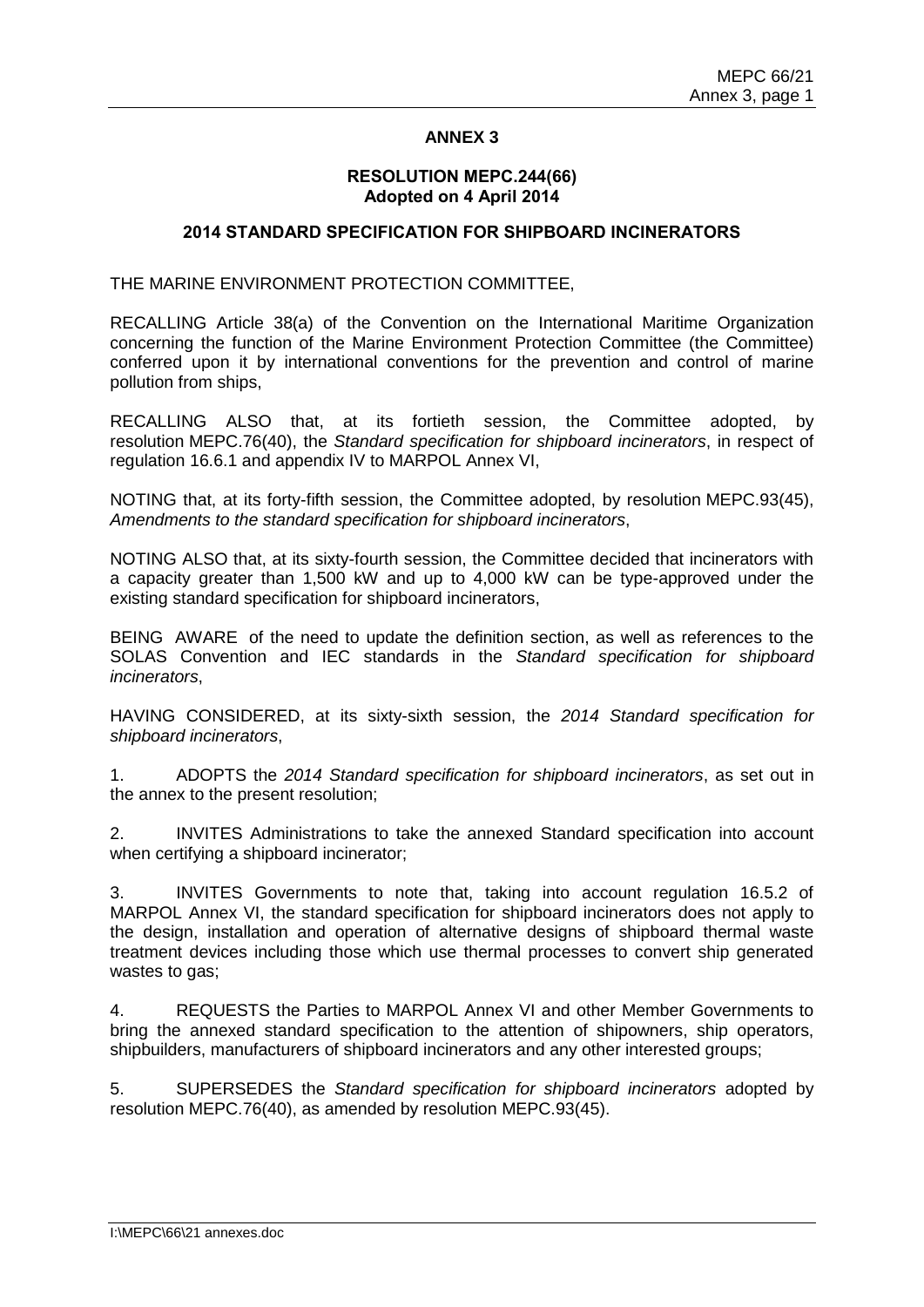# **2014 STANDARD SPECIFICATION FOR SHIPBOARD INCINERATORS**

# **Table of contents**

- 1 Scope
- 2 Definitions
- 3 Materials and manufacture
- 4 Operating requirements
- 5 Operating controls
- 6 Other requirements
- 7 Tests
- 8 Certification
- 9 Marking
- 10 Quality assurance
- Annex 1 Emission standard for shipboard incinerators with capacities of up to 4,000 kW
- Annex 2 Fire protection requirements for incinerators and waste stowage spaces
- Annex 3 Incinerators integrated with heat recovery units
- Annex 4 Flue gas temperature
- Annex 5 Form of IMO type aproval certificate for shipboard incinerators with capacities of up to 4,000 kW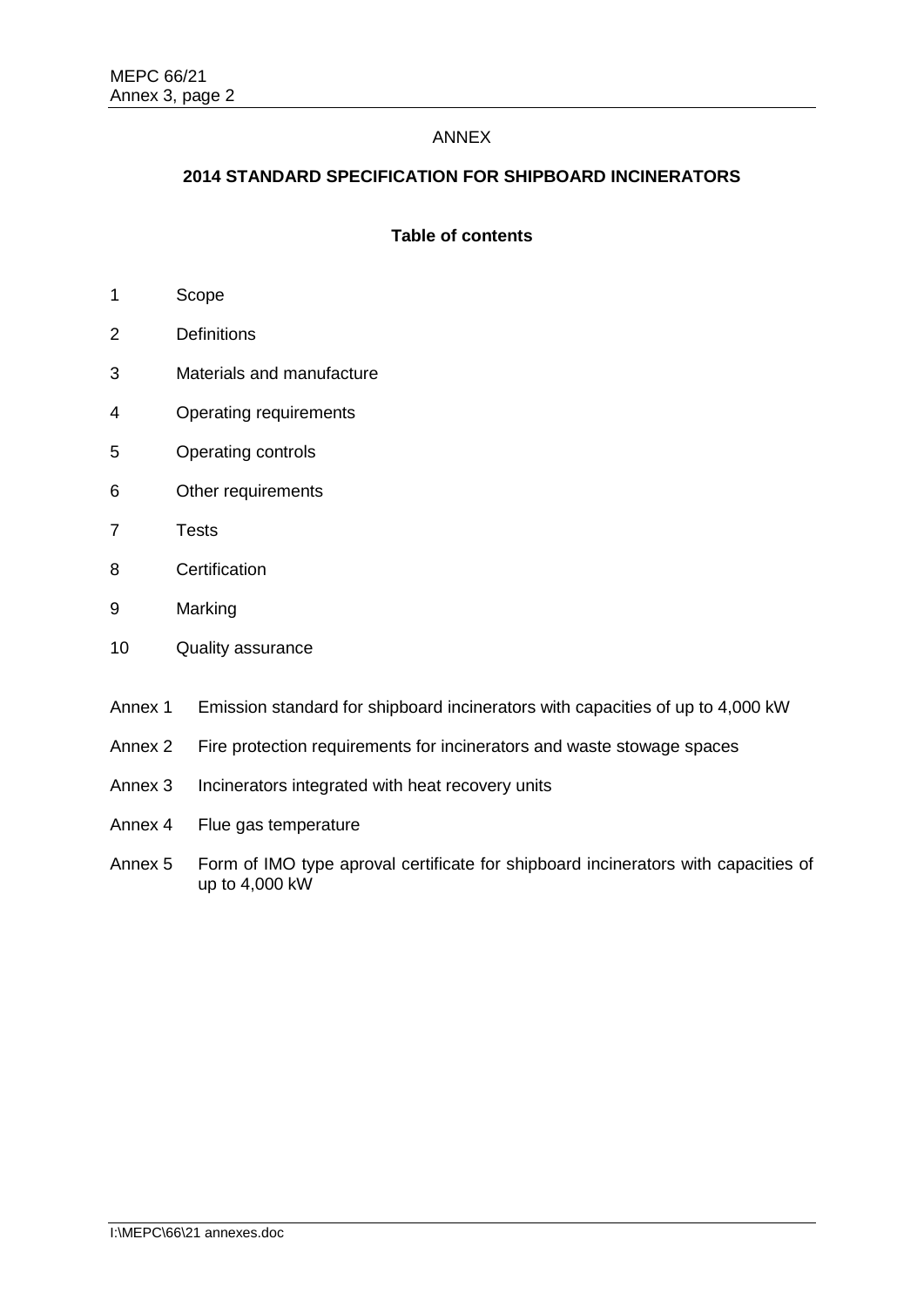# **1 SCOPE**

1.1 The 2014 Standard specification for shipboard incinerators (the Specification) covers the design, manufacture, performance, operation and testing of incinerators intended to incinerate garbage and other shipboard wastes generated during the ship's normal service.

1.2 This Specification applies to those incinerator plants with capacities up to 4,000 kW per unit.

1.3 This Specification does not apply to systems on special incinerator ships, e.g. for burning industrial wastes such as chemicals, manufacturing residues, etc.

1.4 This Specification does not address the electrical supply to the unit, nor the foundation connections and stack connections.

1.5 This Specification provides emission requirements in annex 1, and fire protection requirements in annex 2. Provisions for incinerators integrated with heat recovery units and provisions for flue gas temperature are given in annex 3 and annex 4, respectively.

1.6 This Specification may involve hazardous materials, operations, and equipment. It does not purport to address all of the safety problems associated with its use. It is the responsibility of the user of this standard to establish appropriate safety and health practices and determine the applicability of regulatory limitations prior to use, including possible port State limitations.

### **2 DEFINITIONS**

For the purpose of the Specification, the following definitions apply:

2.1 *Ship* means a vessel of any type whatsoever operating in the marine environment and includes hydrofoil boats, air-cushioned vehicles, submersibles, floating craft and fixed or floating platforms.

2.2 *Shipboard incinerator* or *incinerator* means a shipboard facility designed for the primary purpose of incineration.

2.3 *Garbage* means all kinds of food wastes, domestic wastes and operational wastes, all plastics, cargo residues, incinerator ashes, cooking oil, fishing gear, and animal carcasses generated during the normal operation of the ship and liable to be disposed of continuously or periodically except those substances which are defined or listed in Annexes to MARPOL. Garbage does not include fresh fish and parts thereof generated as a result of fishing activities undertaken during the voyage, or as a result of aquaculture activities which involve the transport of fish including shellfish for placement in the aquaculture facility and the transport of harvested fish including shellfish from such facilities to shore for processing.

2.4 *Waste* means useless, unneeded or superfluous matter which is to be discarded.

2.5 *Food wastes* means any spoiled or unspoiled food substances and includes fruits, vegetables, dairy products, poultry, meat products and food scraps generated aboard ship.

2.6 *Plastic* means a solid material which contains as an essential ingredient one or more high molecular mass polymers and which is formed (shaped) during either manufacture of the polymer or the fabrication into a finished product by heat and/or pressure. Plastics have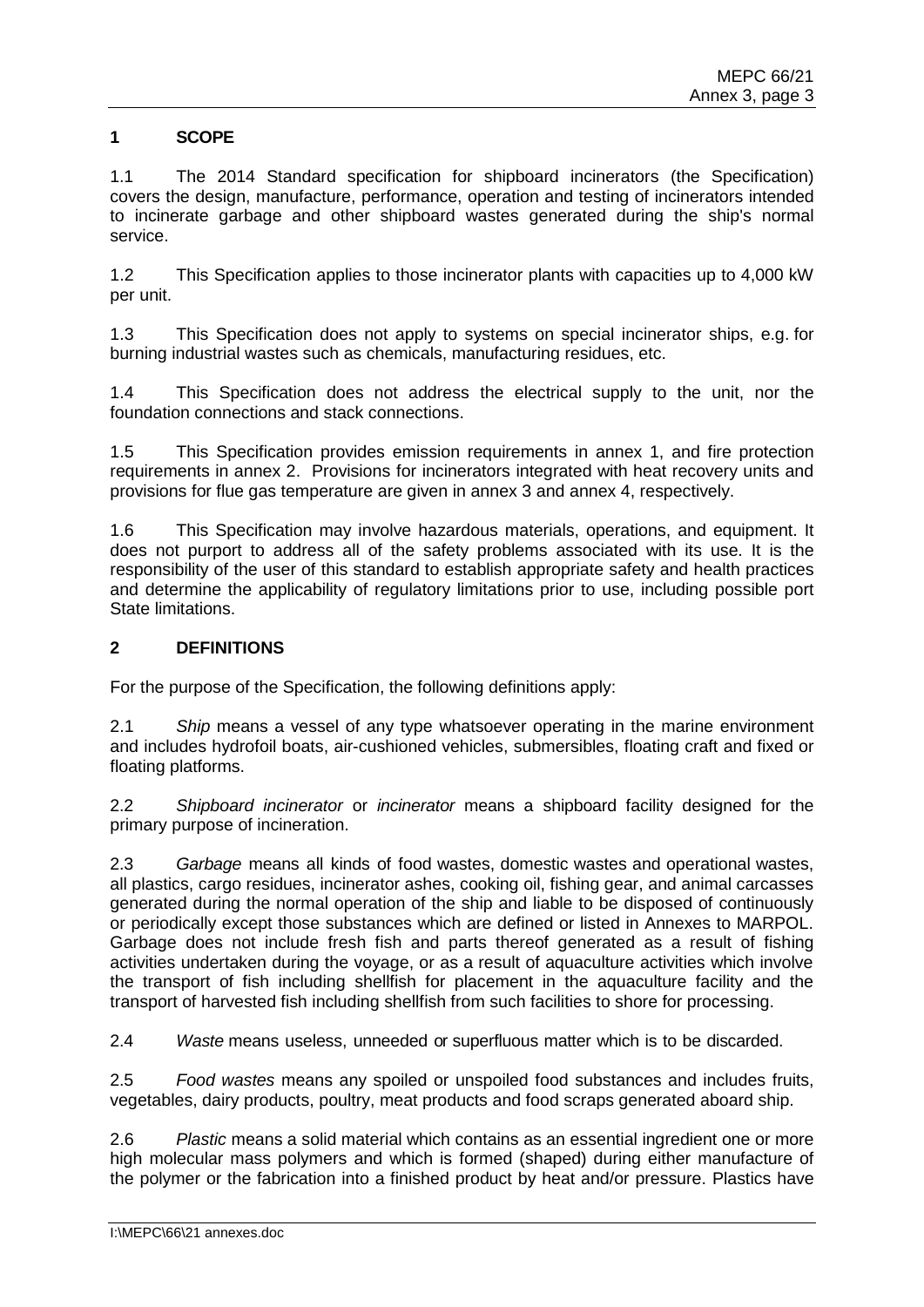material properties ranging from hard and brittle to soft and elastic. For the purposes of this specification, plastic means all garbage that consists of or includes plastic in any form, including synthetic ropes, synthetic fishing nets, plastic garbage bags and incinerator ashes from plastic products.

2.7 *Domestic wastes* means all types of wastes not covered by Annexes to MARPOL that are generated in the accommodation spaces on board the ship. Domestic wastes does not include grey water.

2.8 *Operational wastes* means all solid wastes (including slurries) not covered by Annexes to MARPOL that are collected on board during normal maintenance or operations of a ship, or used for cargo stowage and handling. Operational wastes also includes cleaning agents and additives contained in cargo hold and external wash water. Operational wastes does not include grey water, bilge water or other similar discharges essential to the operation of a ship, taking into account the guidelines developed by the Organization.

2.9 *Oil residue (sludge)* means the residual waste oil products generated during the normal operation of a ship such as those resulting from the purification of fuel or lubricating oil for main or auxiliary machinery, separated waste oil from oil filtering equipment, waste oil collected in drip trays, and waste hydraulic and lubricating oils.

2.10 *Oily rags* means rags which have been saturated with oil as controlled in Annex I to MARPOL. Contaminated rags are rags which have been saturated with a substance defined as a harmful substance in Annexes to MARPOL.

2.11 *Cargo residues* means the remnants of any cargo which are not covered by Annexes to MARPOL and which remain on the deck or in holds following loading or unloading, including loading and unloading excess or spillage, whether in wet or dry condition or entrained in wash water but does not include cargo dust remaining on the deck after sweeping or dust on the external surfaces of the ship.

2.12 *Fishing gear* means any physical device or part thereof or combination of items that may be placed on or in the water or on the sea-bed with the intended purpose of capturing or controlling for subsequent capture or harvesting, marine or fresh water organisms.

# **3 MATERIALS AND MANUFACTURE**

3.1 The materials used in the individual parts of the incinerator are to be suitable for the intended application with respect to heat resistance, mechanical properties, oxidation, corrosion, etc. as in other auxiliary marine equipment.

3.2 Piping for fuel and oil residue (sludge) should be seamless steel of adequate strength and to the satisfaction of the Administration. Short lengths of steel, or annealed copper nickel, nickel copper, or copper pipe and tubing may be used at the burners. The use of non-metallic materials for fuel lines is prohibited. Valves and fittings may be threaded in sizes up to and including 60 mm O.D. (outside diameter), but threaded unions are not to be used on pressure lines in sizes 33 mm O.D. and over.

3.3 All rotating or moving mechanical and exposed electrical parts should be protected against accidental contact.

3.4 Incinerator walls are to be protected with insulated fire bricks/refractory and a cooling system. Outside surface temperature of the incinerator casing being touched during normal operations should not exceed 20°C above ambient temperature.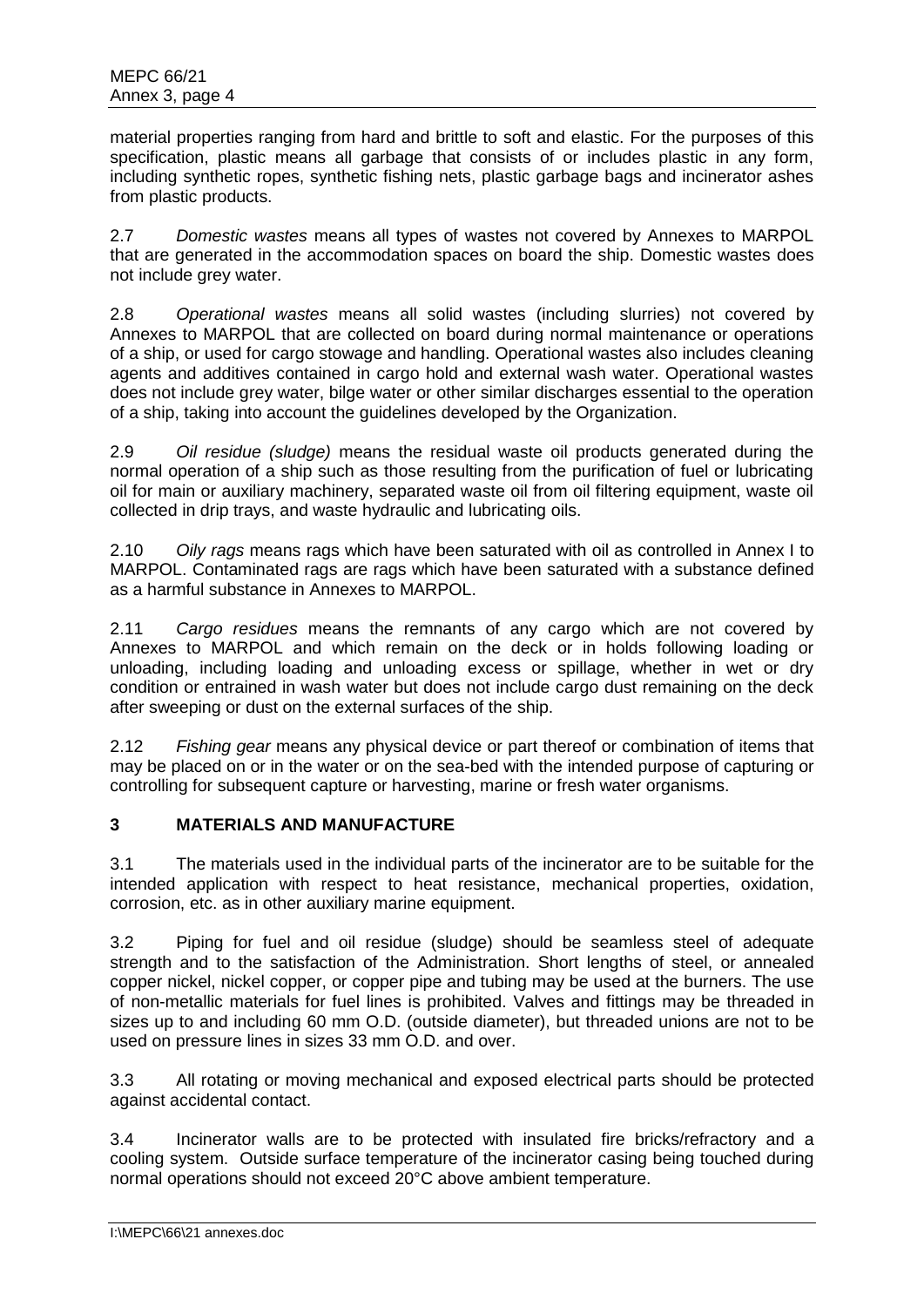3.5 Refractory should be resistant to thermal shocks and resistant to normal ship's vibration. The refractory design temperature should be equal to the combustion chamber design temperature plus 20% (see paragraph 4.1).

3.6 Incinerating systems should be designed such that corrosion will be minimized on the inside of the systems.

3.7 In systems equipped for incinerating liquid wastes, safe ignition and maintenance of combustion should be ensured, e.g. by a supplementary burner using gas oil/diesel oil or equivalent.

3.8 The combustion chamber(s) should be designed for easy maintenance of all internal parts including the refractory and insulation.

3.9 The combustion process should take place under negative pressure which means that the pressure in the furnace under all circumstances should be lower than the ambient pressure in the room where the incinerator is installed. A flue gas fan may be fitted to secure negative pressure.

3.10 The incinerating furnace may be charged with solid waste either by hand or automatically. In every case, fire dangers should be avoided and charging should be possible without danger to the operating personnel.

- .1 For instance, where charging is carried out by hand, a charging lock may be provided which ensures that the charging space is isolated from the fire box as long as the filling hatch is open.
- .2 Where charging is not effected through a charging lock, an interlock should be installed to prevent the charging door from opening while the incinerator is in operation with burning of garbage in progress or while the furnace temperature is above 220°C.

3.11 Incinerators equipped with a feeding sluice or system should ensure that the material charged will move to the combustion chamber. Such system should be designed such that both operator and environment are protected from hazardous exposure.

3.12 Interlocks should be installed to prevent ash removal doors from opening while burning is in progress or while the furnace temperature is above 220°C.

3.13 The incinerator should be provided with a safe observation port of the combustion chamber in order to provide visual control of the burning process and waste accumulation in the combustion chamber. Neither heat, flame, nor particles should be able to pass through the observation port. An example of a safe observation port is high-temperature glass with a metal closure.

# **3.14 Electrical requirements<sup>1</sup>**

3.14.1 Electrical installation requirements should apply to all electrical equipment, including controls, safety devices, cables, and burners and incinerators.

<sup>1</sup> International Electrotechnical Commission (IEC) Standards, particularly IEC Publication 60092 – Electrical Installations in Ships, are applicable for this equipment.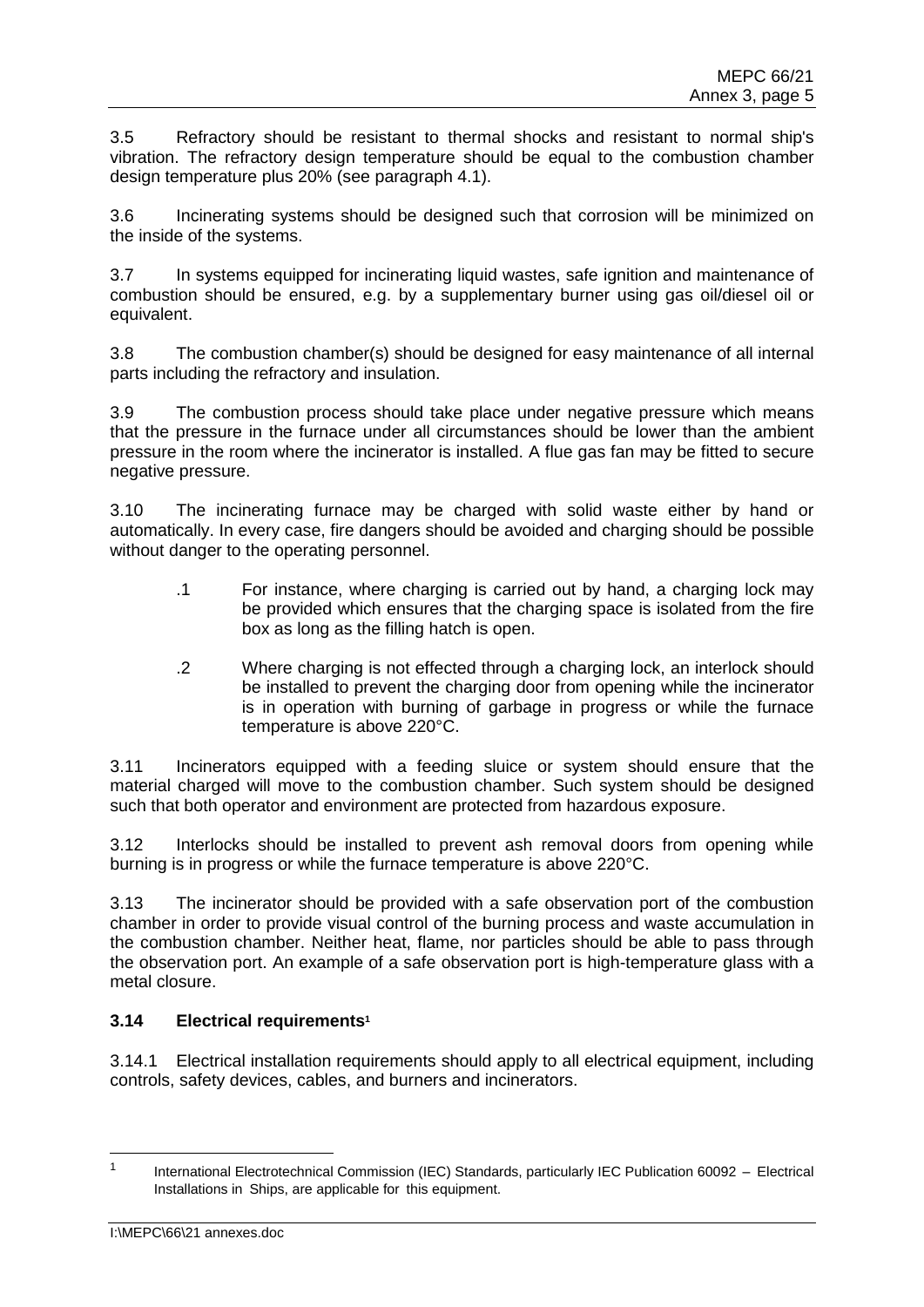3.14.1.1 A disconnecting means capable of being locked in the open position should be installed at an accessible location at the incinerator so that the incinerator can be disconnected from all sources of potential. This disconnecting means should be an integral part of the incinerator or adjacent to it (see paragraph 5.1).

3.14.1.2 All uninsulated live metal parts should be guarded to avoid accidental contact.

3.14.1.3 The electrical equipment should be so arranged so that failure of this equipment will cause the fuel supply to be shut off.

3.14.1.4 All electrical contacts of every safety device installed in the control circuit should be electrically connected in series. However, special consideration should be given to arrangements when certain devices are wired in parallel.

3.14.1.5 All electrical components and devices should have a voltage rating commensurate with the supply voltage of the control system.

3.14.1.6 All electrical devices and electric equipment exposed to the weather should meet the requirements of international standards acceptable to the Organization.<sup>2</sup>

3.14.1.7 All electrical and mechanical control devices should be of a type tested and accepted by a nationally recognized testing agency, according to international standards.

3.14.1.8 The design of the control circuits should be such that limit and primary safety controls should directly open a circuit that functions to interrupt the supply of fuel to combustion units.

# *3.14.2 Overcurrent protection*

3.14.2.1 Conductors for interconnecting wiring that is smaller than the supply conductors should be provided with overcurrent protection based on the size of the smallest interconnecting conductors external to any control box, in accordance with the requirements of international standards acceptable to the Organization.<sup>3</sup>

3.14.2.2 Overcurrent protection for interconnecting wiring should be located at the point where the smaller conductors connect to the larger conductors. However, overall overcurrent protection is acceptable if it is sized on the basis of the smallest conductors of the interconnecting wiring, or in accordance with the requirements of international standards acceptable to the Organization.<sup>4</sup>

3.14.2.3 Overcurrent protection devices should be accessible and their function should be identified.

# *3.14.3 Motors*

3.14.3.1 All electric motors should have enclosures corresponding to the environment where they are located, at least IP 44, in accordance with the requirements of international standards acceptable to the Organization. 5

<sup>&</sup>lt;sup>2</sup> Refer to IEC Publication 60092-201, table V (1994-08 edition).

 $3$  Refer to IEC Publication 60092-202 (1994-03 edition with amendment).

<sup>4</sup> Refer to IEC Publication 60092-202 (1994-03 edition with amendment).

<sup>5</sup> Refer to IEC Publication 60529 (2013-08 edition with amendment).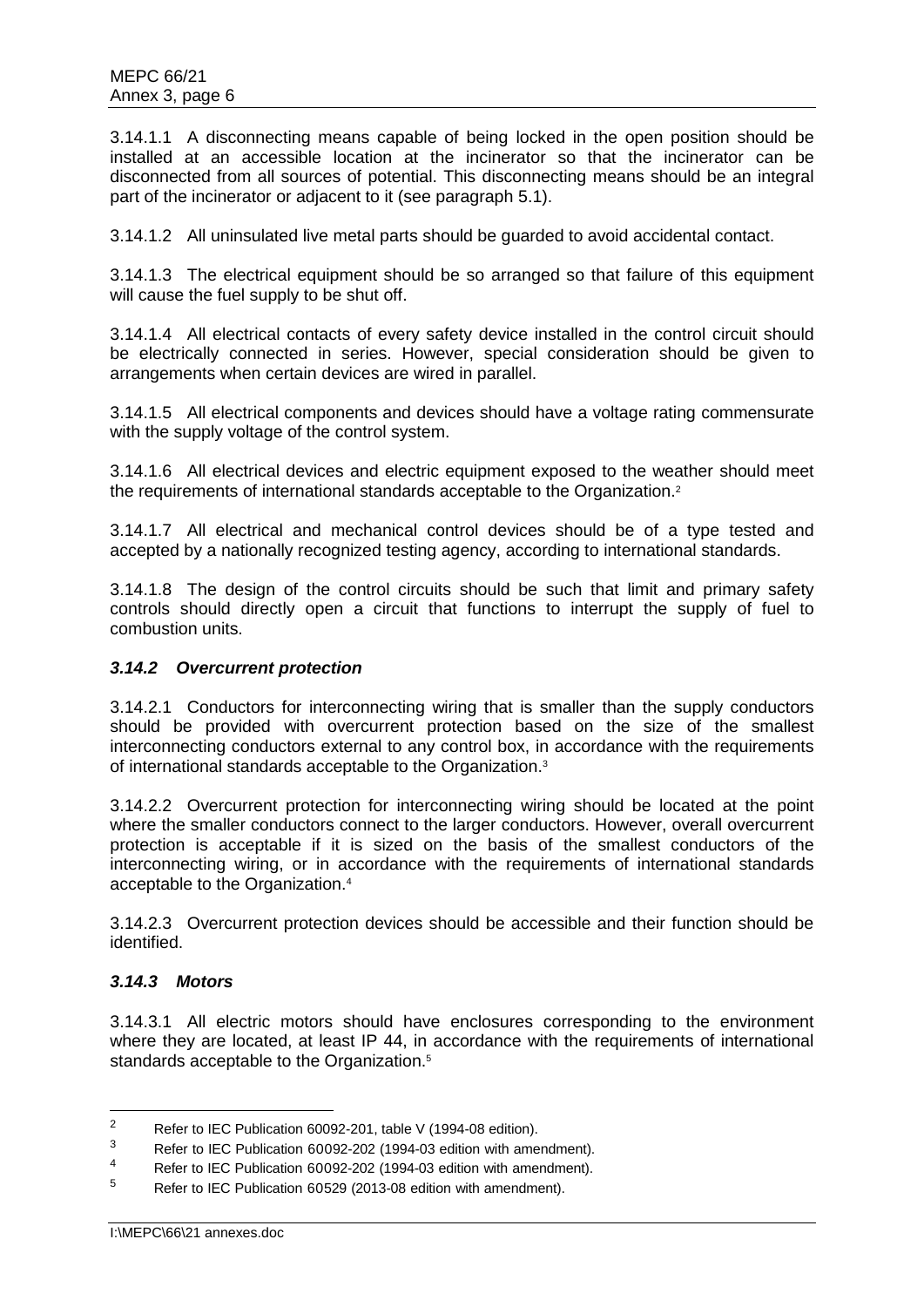3.14.3.2 Motors should be provided with a corrosion-resistant nameplate specifying information in accordance with the requirements of international standards acceptable to the Organization.<sup>6</sup>

3.14.3.3 Motors should be provided with running protection by means of integral thermal protection, by overcurrent devices, or a combination of both in accordance with manufacturer's instruction that should meet the requirements of international standards acceptable to the Organization.<sup>7</sup>

3.14.3.4 Motors should be rated for continuous duty and should be designed for an ambient temperature of 45°C or higher.

3.14.3.5 All motors should be provided with terminal leads or terminal screws in terminal boxes integral with, or secured to, the motor frames.

#### *3.14.4 Ignition system*

3.14.4.1 When automatic electric ignition is provided, it should be accomplished by means of either a high-voltage electric spark, a high-energy electric spark, or a glow coil.

3.14.4.2 Ignition transformers should have an enclosure corresponding to the environment where they are located, at least IP 44 in accordance with the requirements of international standards acceptable to the Organization.<sup>8</sup>

3.14.4.3 Ignition cable should meet the requirements of international standards acceptable to the Organization.<sup>9</sup>

# *3.14.5 Wiring*

All wiring for incinerators should be rated and selected in accordance with the requirements of international standards acceptable to the Organization.<sup>10</sup>

# *3.14.6 Bonding and grounding*

3.14.6.1 Means should be provided for grounding the major metallic frame or assembly of the incinerators.

3.14.6.2 Non-current carrying enclosures, frames and similar parts of all electrical components and devices should be bonded to the main frame or assembly of the incinerator. Electrical components that are bonded by their installation do not require a separate bonding conductor.

3.14.6.3 When an insulated conductor is used to bond electrical components and devices, it should show a continuous green colour, with or without a yellow stripe.

<sup>&</sup>lt;sup>6</sup> Refer to IEC Publication 60092-301 (1980-01 edition with amendment).<br> $\frac{7}{4}$  Refer to IEC Bublication 60003, 203 (1994, 93 edition with amendment).

 $^7$  Refer to IEC Publication 60092-202 (1994-03 edition with amendment).

<sup>&</sup>lt;sup>8</sup> Refer to IEC publication 60529 (2013-08 edition with amendment).<br>By Befacts IEC Publication 60529, 500 (2007-06 edition with amendments)

Refer to IEC Publication 60092-503 (2007-06 edition with amendment).

<sup>10</sup> Refer to IEC Publication 60092-352 (2005-09 edition with amendment).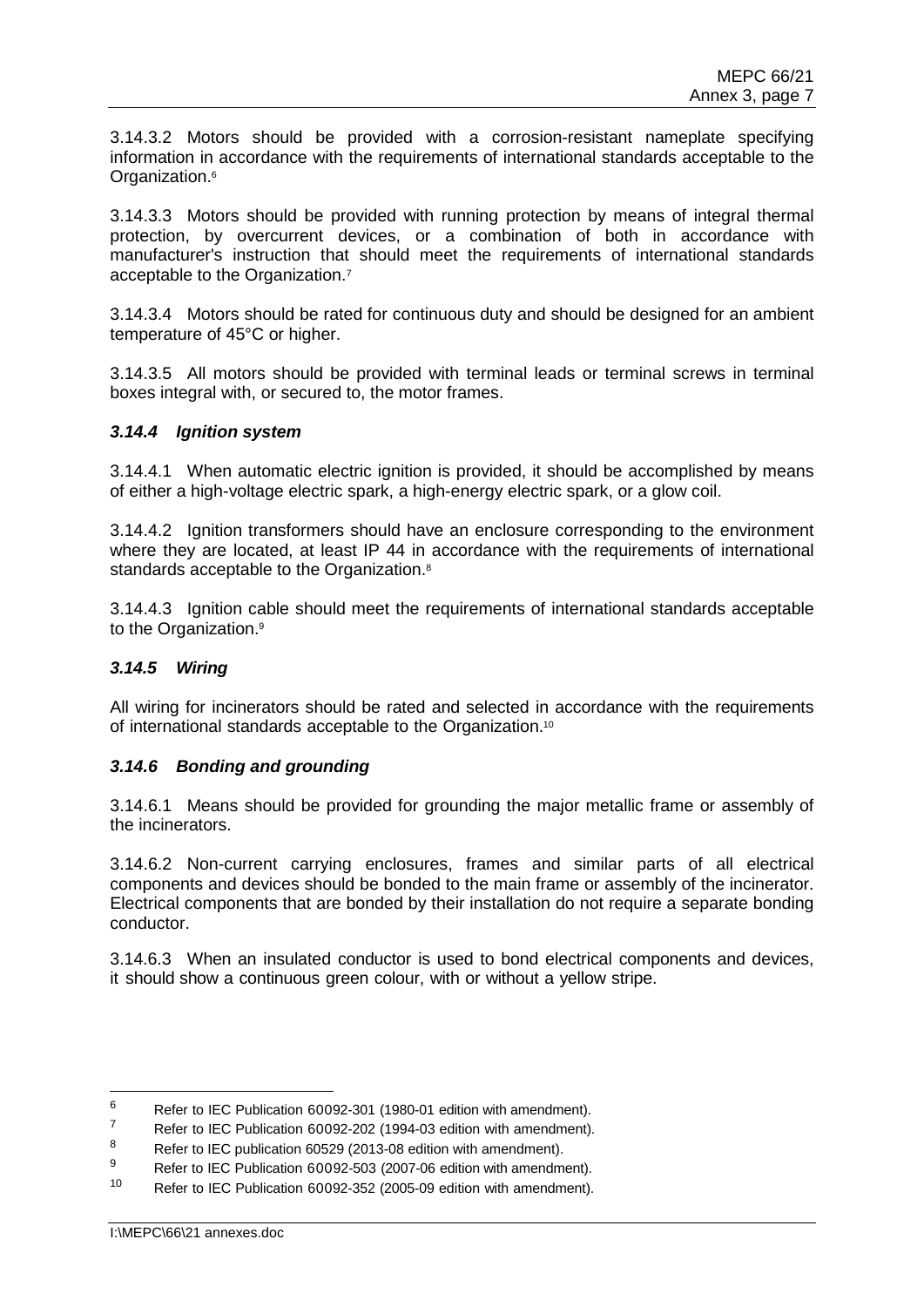# **4 OPERATING REQUIREMENTS**

4.1 The incinerator system should be designed and constructed for operation with the following conditions:

| Maximum combustion chamber<br>flue gas outlet temperature | 1,200°C         |
|-----------------------------------------------------------|-----------------|
| Minimum combustion chamber<br>flue gas outlet temperature | $850^{\circ}$ C |
| Preheat temperature of<br>combustion chamber              | $650^{\circ}$ C |

4.2 For batch loaded incinerators, there are no preheating requirements. However, the incinerator should be designed that the temperature in the actual combustion space should reach 600°C within 5 minutes after start.

| Prepurge, before ignition:          | at least 4 air changes in the chamber(s)<br>and stack, but not less than 15 s. |
|-------------------------------------|--------------------------------------------------------------------------------|
| Time between restarts:              | at least 4 air changes in the chamber(s)<br>and stack, but not less than 15 s. |
| Postpurge, after shut-off fuel oil: | not less than 15 s after the closing of the<br>fuel oil valve.                 |
| Incinerator discharge gases:        | Minimum $6\%$ O <sub>2</sub> (measured in dry flue<br>gas).                    |

4.3 Outside surface of combustion chamber(s) should be shielded from contact such that people in normal work situations will not be exposed to extreme heat (20°C above ambient temperature) or direct contact of surface temperatures exceeding 60°C. Examples for alternatives to accomplish this are a double jacket with an air flow in between or an expanded metal jacket.

4.4 Incinerating systems are to be operated with underpressure (negative pressure) in the combustion chamber such that no gases or smoke can leak out to the surrounding areas.

4.5 The incinerator should have warning plates attached in a prominent location on the unit, warning against unauthorized opening of doors to combustion chamber(s) during operation and against overloading the incinerator with garbage.

4.6 The incinerator should have instruction plate(s) attached in a prominent location on the unit that clearly addresses the following:

4.6.1 Cleaning ashes and slag from the combustion chamber(s) and cleaning of combustion air openings before starting the incinerator (where applicable).

4.6.2 Operating procedures and instructions. These should include proper start-up procedures, normal shut-down procedures, emergency shut-down procedures, and procedures for loading garbage (where applicable).

4.7 To avoid building up of dioxins, the flue gas should be shock-cooled to a maximum 350°C within 2.5 m from the combustion chamber flue gas outlet.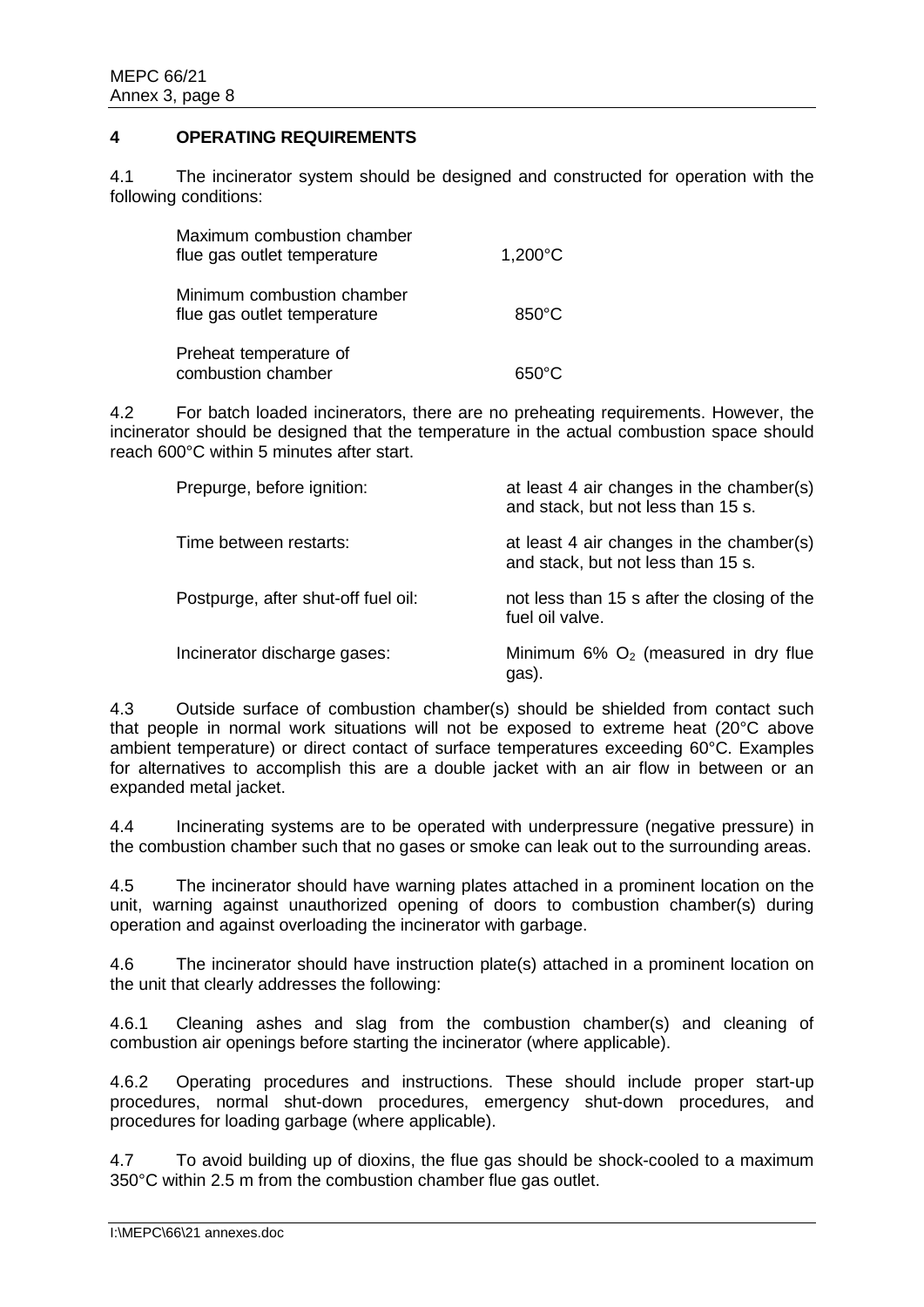# **5 OPERATING CONTROLS**

5.1 The entire unit should be capable of being disconnected from all sources of electricity by means of one disconnect switch located near the incinerator (see paragraph 3.14.1.1).

5.2 There should be an emergency stop switch located outside the compartment which stops all power to the equipment. The emergency stop switch should also be able to stop all power to the fuel pumps. If the incinerator is equipped with a flue gas fan, the fan should be capable of being restarted independently of the other equipment on the incinerator.

5.3 The control equipment should be so designed that any failure of the following equipment will prevent continued operations and cause the fuel supply to be cut off.

#### *5.3.1 Safety thermostat/draft failure*

5.3.1.1 A flue gas temperature controller, with a sensor placed in the flue gas duct, should be provided that will shut down the burner if the flue gas temperature exceeds the temperature set by the manufacturer for the specific design.

5.3.1.2 A combustion temperature controller, with a sensor placed in the combustion chamber, should be provided that will shut down the burner if the combustion chamber temperature exceeds the maximum temperature.

5.3.1.3 A negative pressure switch should be provided to monitor the draft and the negative pressure in the combustion chamber. The purpose of this negative pressure switch is to ensure that there is sufficient draft/negative pressure in the incinerator during operations. The circuit to the program relay for the burner will be opened and an alarm activated before the negative pressure rises to atmospheric pressure.

# **5.3.2** *Flame failure/fuel oil pressure*

5.3.2.1 The incinerator should have a flame safeguard control consisting of a flame sensing element and associated equipment for shut down of the unit in the event of ignition failure and flame failure during the firing cycle. The flame safeguard control should be so designed that the failure of any component will cause a safety shut down.

5.3.2.2 The flame safeguard control should be capable of closing the fuel valves in not more than 4 s after a flame failure.

5.3.2.3 The flame safeguard control should provide a trial-for-ignition period of not more than 10 s during which fuel may be supplied to establish flame. If flame is not established within 10 s, the fuel supply to the burners should be immediately shut off automatically.

5.3.2.4 Whenever the flame safeguard control has operated because of failure of ignition, flame failure, or failure of any component, only one automatic restart may be provided. If this is not successful then manual reset of the flame safeguard control should be required for restart.

5.3.2.5 Flame safeguard controls of the thermostatic type, such as stack switches and pyrostats operated by means of an open bimetallic helix, are prohibited.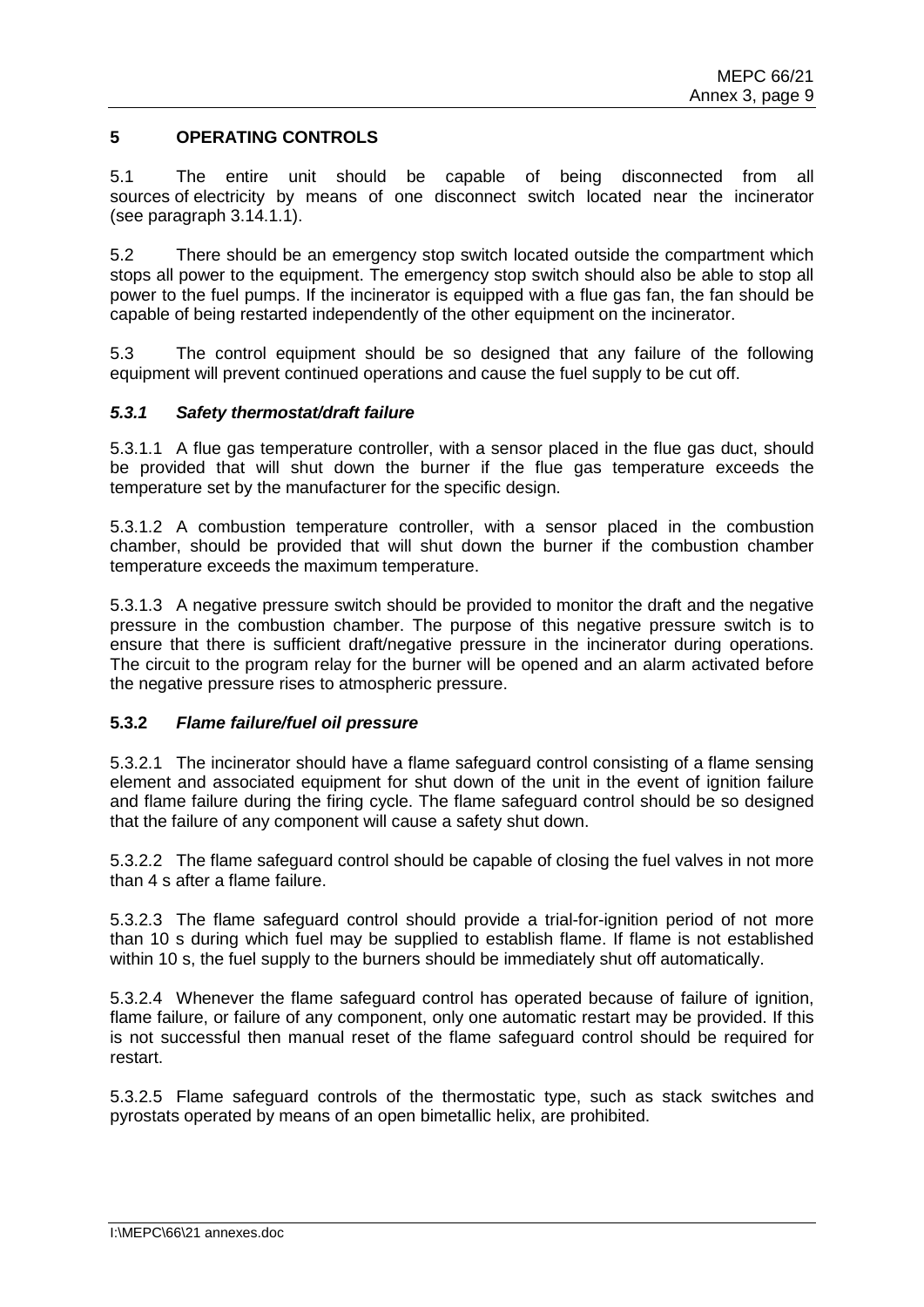5.3.2.6 If fuel oil pressure drops below that set by the manufacturer, a failure and lock out of the program relay should result. This also applies to an oil residue (sludge) burner (applies where pressure is important for the combustion process or a pump is not an integral part of the burner).

# **5.3.3** *Loss of power*

If there is a loss of power to the incinerator control/alarm panel (not remote alarm panel), the system should shut down.

# **5.4 Fuel supply**

Two fuel control solenoid valves should be provided in series in the fuel supply line to each burner. On multiple burner units, a valve on the main fuel supply line and a valve at each burner will satisfy this requirement. The valves should be connected electrically in parallel so that both operate simultaneously.

# **5.5 Alarms**

5.5.1 An outlet for an audible alarm should be provided for connection to a local alarm system or a central alarm system. When a failure occurs, a visible indicator should show what caused the failure (The indicator may cover more than one fault condition.).

5.5.2 The visible indicators should be designed so that, where failure is a safety related shutdown, manual reset is required.

5.6 After shutdown of the oil burner, provision should be made for the fire box to cool sufficiently (as an example, of how this may be accomplished, the exhaust fan or ejector could be designed to continue to operate. This would not apply in the case of an emergency manual trip).

# **6 OTHER REQUIREMENTS**

# **6.1 Documentation**

A complete instruction and maintenance manual with drawings, electric diagrams, spare parts list, etc. should be furnished with each incinerator.

# **6.2 Installation**

All devices and components should, as fitted in the ship, be designed to operate when the ship is upright and when inclined at any angle of list up to and including 15° either way under static conditions and 22.5° under dynamic conditions (rolling) either way and simultaneously inclined dynamically (pitching) 7.5° by bow or stern.

# **6.3 Incinerator**

6.3.1 Incinerators are to be fitted with an energy source with sufficient energy to ensure a safe ignition and complete combustion. The combustion is to take place at sufficient negative pressure in the combustion chamber(s) to ensure no gases or smoke leaking out to the surrounding areas (see paragraph 5.3.1.3).

6.3.2 A driptray is to be fitted under each burner and under any pumps, strainers, etc. that require occasional examination.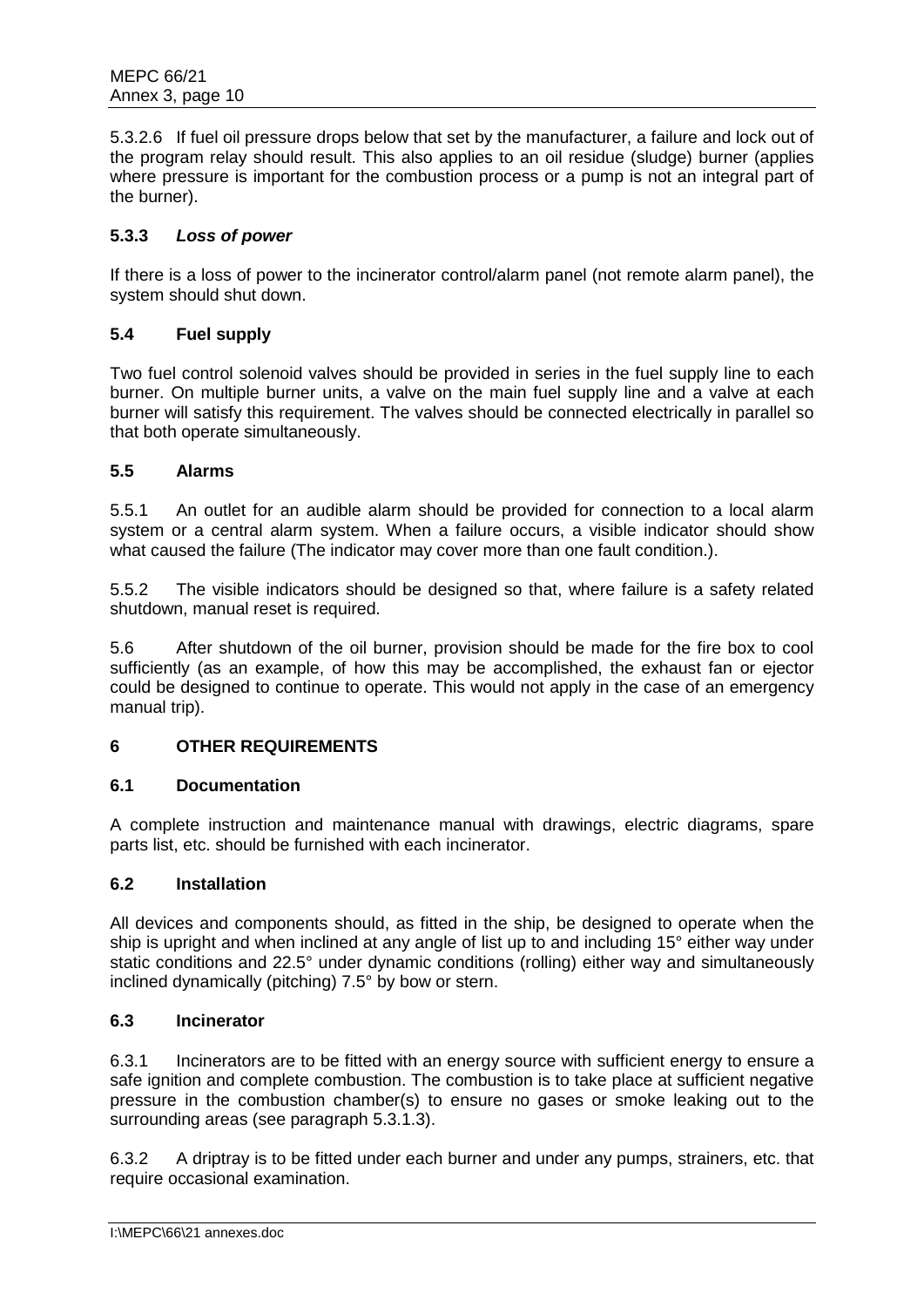# **7 TESTS**

### **7.1 Prototype tests**

An operating test for the prototype of each design should be conducted, with a test report completed indicating results of all tests. The tests should be conducted to ensure that all of the control components have been properly installed and that all parts of the incinerator, including controls and safety devices, are in satisfactory operating condition. Tests should include those described in paragraph 7.3 below.

### **7.2 Factory tests**

For each unit, if preassembled, an operating test should be conducted to ensure that all of the control components have been properly installed and that all parts of the incinerator, including controls and safety devices, are in satisfactory operating condition. Tests should include those described in paragraph 7.3 below.

# **7.3 Installation tests**

An operating test after installation should be conducted to ensure that all of the control components have been properly installed and that all parts of the incinerator, including controls and safety devices, are in satisfactory operating condition. The requirements for prepurge and time between restarts referred to in paragraph 4.2 should be verified at the time of the installation test.

7.3.1 Flame safeguard. The operation of the flame safeguard system should be verified by causing flame and ignition failures. Operation of the audible alarm (where applicable) and visible indicator should be verified. The shutdown times should be verified.

7.3.2 Limit controls. Shutdown due to the operation of the limit controls should be verified.

7.3.2.1 Oil pressure limit control. The lowering of the fuel oil pressure below the value required for safe combustion should initiate a safety shutdown.

7.3.2.2 Other interlocks. Other interlocks provided should be tested for proper operation as specified by the unit manufacturer.

7.3.3 Combustion controls. The combustion controls should be stable and operate smoothly.

7.3.4 Programming controls. Programming controls should be verified as controlling and cycling the unit in the intended manner. Proper prepurge, ignition, postpurge, and modulation should be verified. A stopwatch should be used for verifying intervals of time.

7.3.5 Fuel supply controls. The satisfactory operation of the two fuel control solenoid valves for all conditions of operation and shutdown should be verified.

7.3.6. Low voltage test. A low voltage test should be conducted on the incinerator unit to satisfactorily demonstrate that the fuel supply to the burners will be automatically shut off before an incinerator malfunction results from the reduced voltage.

7.3.7 Switches. All switches should be tested to verify proper operation.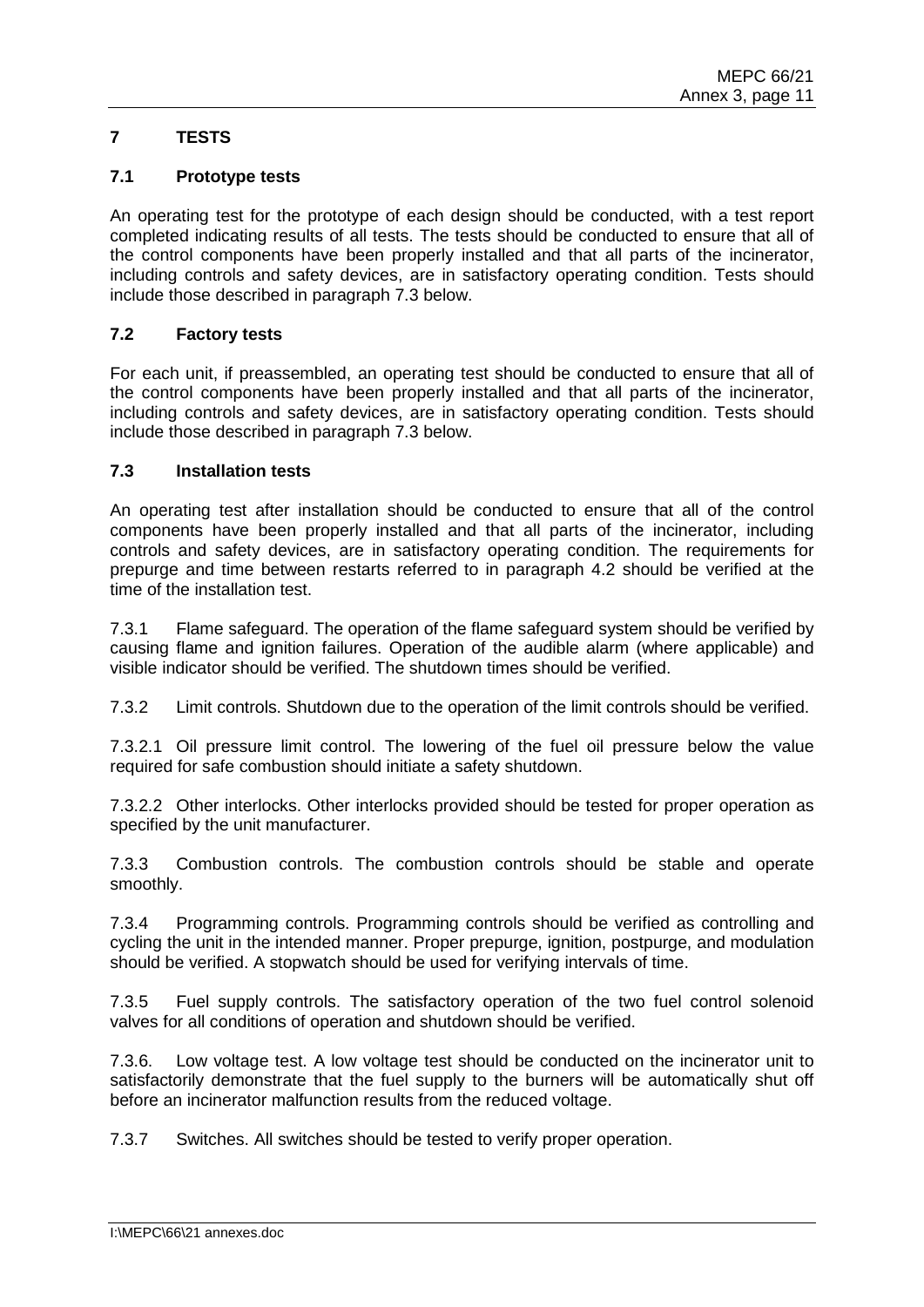# **8 CERTIFICATION**

Manufacturer's certification that an incinerator has been constructed in accordance with this standard should be provided (by letter, certificate, or in the instruction manual).

### **9 MARKING**

Each incinerator should be permanently marked, indicating:

- .1 manufacturer's name or trademark
- .2 style, type, model or other manufacturer's designation for the incinerator.
- .3 capacity to be indicated by net designed heat release of the incinerator in heat units per timed period; for example, British Thermal Units per hour, megajoules per hour, kilocalories per hour.

# **10 QUALITY ASSURANCE**

Incinerators should be designed, manufactured and tested in a manner that ensures they meet the requirements of this Specification.

\* \* \*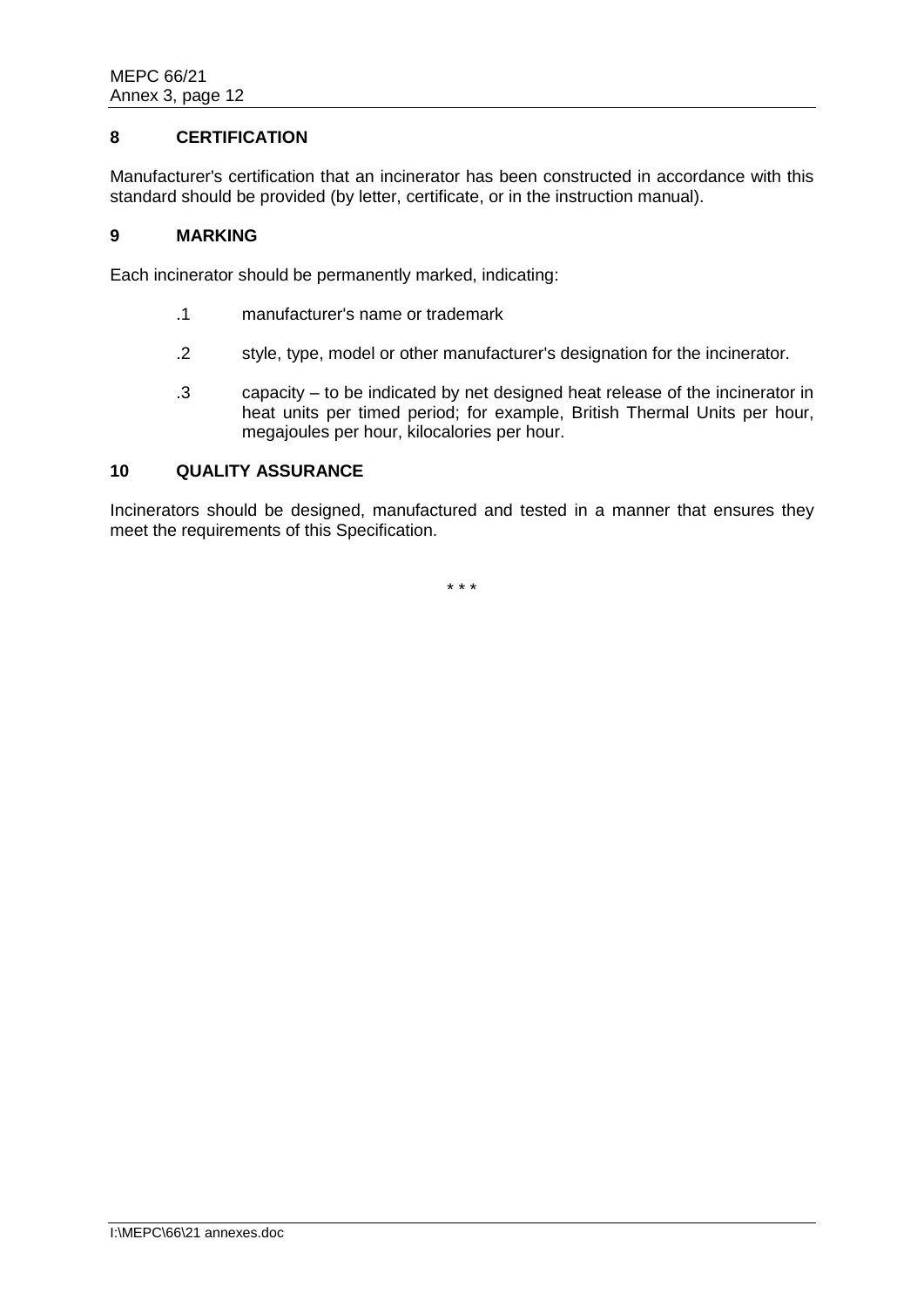### **EMISSION STANDARD FOR SHIPBOARD INCINERATORS WITH CAPACITIES OF UP TO 4,000 kW**

#### **Minimum information to be provided**

1 An IMO type approval certificate should be required for each shipboard incinerator. In order to obtain such certificate, the incinerator should be designed and built to an IMO approved standard. Each model should go through a specified type approval test operation at the factory or an approved test facility, and under the responsibility of the Administration.

2 Type approval tests should include measuring of the following parameters:

|   | Max capacity                                                                |     | kW or kcal/h<br>kg/h of specified waste<br>kg/h per burner                                                                                                                                                                                                                               |
|---|-----------------------------------------------------------------------------|-----|------------------------------------------------------------------------------------------------------------------------------------------------------------------------------------------------------------------------------------------------------------------------------------------|
|   | Pilot fuel consumption                                                      |     | kg/h per burner                                                                                                                                                                                                                                                                          |
|   | $O2$ average in combustion chamber/zone                                     |     | %                                                                                                                                                                                                                                                                                        |
|   | CO average in flue gas                                                      | t,  | mg/MJ                                                                                                                                                                                                                                                                                    |
|   | Soot number average                                                         |     | Bacharach or ringelman Scale                                                                                                                                                                                                                                                             |
|   | Combustion chamber flue gas<br>outlet temperature average                   |     | $^{\circ}C$                                                                                                                                                                                                                                                                              |
|   | Amount of unburned components in ashes :                                    |     | % by weight                                                                                                                                                                                                                                                                              |
| 3 | <b>Duration of test operation</b>                                           |     |                                                                                                                                                                                                                                                                                          |
|   | For oil residue (sludge) burning                                            | ÷.  | 6-8 hours                                                                                                                                                                                                                                                                                |
|   | For solid waste burning                                                     |     | 6-8 hours                                                                                                                                                                                                                                                                                |
| 4 | Fuel/waste specification for type approval test (% by weight)               |     |                                                                                                                                                                                                                                                                                          |
|   | Oil residue (sludge) consisting of:<br>Solid waste (class 2) consisting of: | oil | 75% oil residue (sludge) from heavy fuel<br>5% waste lubricating oil<br>20% emulsified water<br>50% Food Waste<br>50% rubbish Containing<br>Approx. 30% paper,<br>40% cardboard,<br>10% rags,<br>20% plastic<br>The mixture will have up to 50%<br>moisture and 7% incombustible solids. |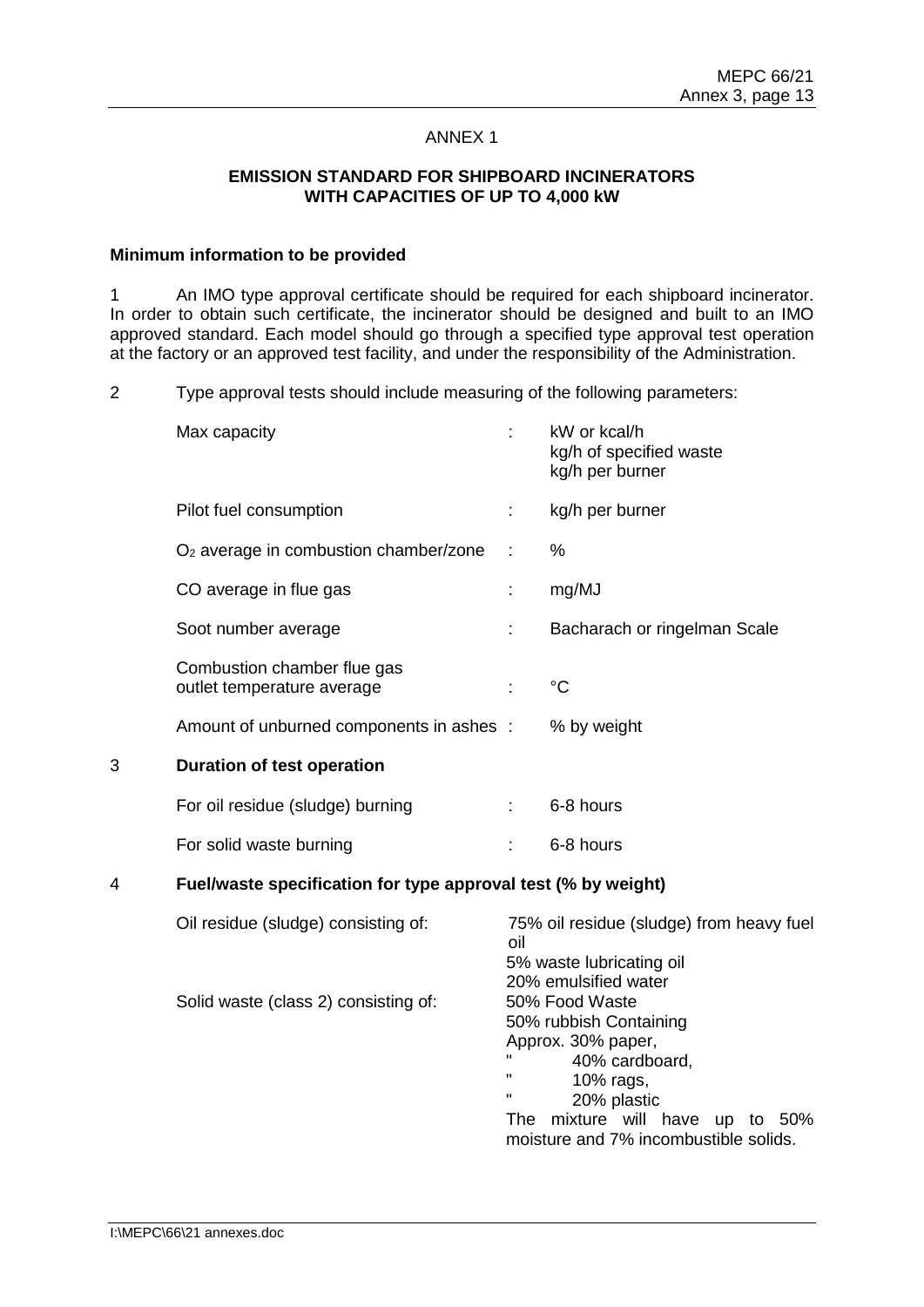#### *Classes of waste*

Reference: Waste classification from Incinerator Institute of America (information for type approval tests only).

Class 2 Refuse, consisting of approximately even mixture of rubbish and garbage by weight. This type waste is common to passenger ships occupancy, consisting of up to 50% moisture, 7% incombustible solids and has a heating value of about 10,000 kJ/kg as fired.

| <b>Calorific values</b>    | kJ/Kg             | kcal/kg |
|----------------------------|-------------------|---------|
| Vegetable and putrescibles | 5,700             | 1,360   |
| Paper                      | 14,300            | 3,415   |
| Rag                        | 15,500            | 3,700   |
| <b>Plastics</b>            | 36,000            | 8,600   |
| Oil sludge                 | 36,000            | 8,600   |
| Sewage sludge              | 3,000             | 716     |
| <b>Densities</b>           | kg/m <sup>3</sup> |         |
| Paper (loose)              | 50                |         |
| Refuse (75% wet)           | 720               |         |
| Dry rubbish                | 110               |         |
| Scrap wood                 | 190               |         |
| Wood sawdust               | 220               |         |

Density of loose general waste generated on board ship will be about 130 kg/m<sup>3</sup>.

#### 5 **Required emission standards to be verified by type approval test**

| $O2$ in combustion chamber                              | $6 - 12%$                                                                                                                    |
|---------------------------------------------------------|------------------------------------------------------------------------------------------------------------------------------|
| CO in flue gas maximum average                          | 200 mg/MJ                                                                                                                    |
| Soot number maximum average                             | BACHARACH 3 or RINGELMAN 1<br>(A higher soot number is acceptable only<br>during very short periods such as starting<br>up.) |
| Unburned components in<br>ash residues                  | Max 10% by Weight                                                                                                            |
| Combustion chamber flue gas<br>outlet temperature range | $850 - 1200 °C$                                                                                                              |

Flue gas outlet temperature and  $O<sub>2</sub>$  content should be measured during the combustion period, and not during the preheating or cooling periods. For a batch loaded incinerator, it is acceptable to carry out the type approval test by means of a single batch.

A high temperature in the actual combustion chamber/zone is an absolute requirement in order to obtain a complete and smoke free incineration, including that of plastic and other synthetic materials while minimizing dioxins, VOC (Volatile Organic Compounds), and emissions.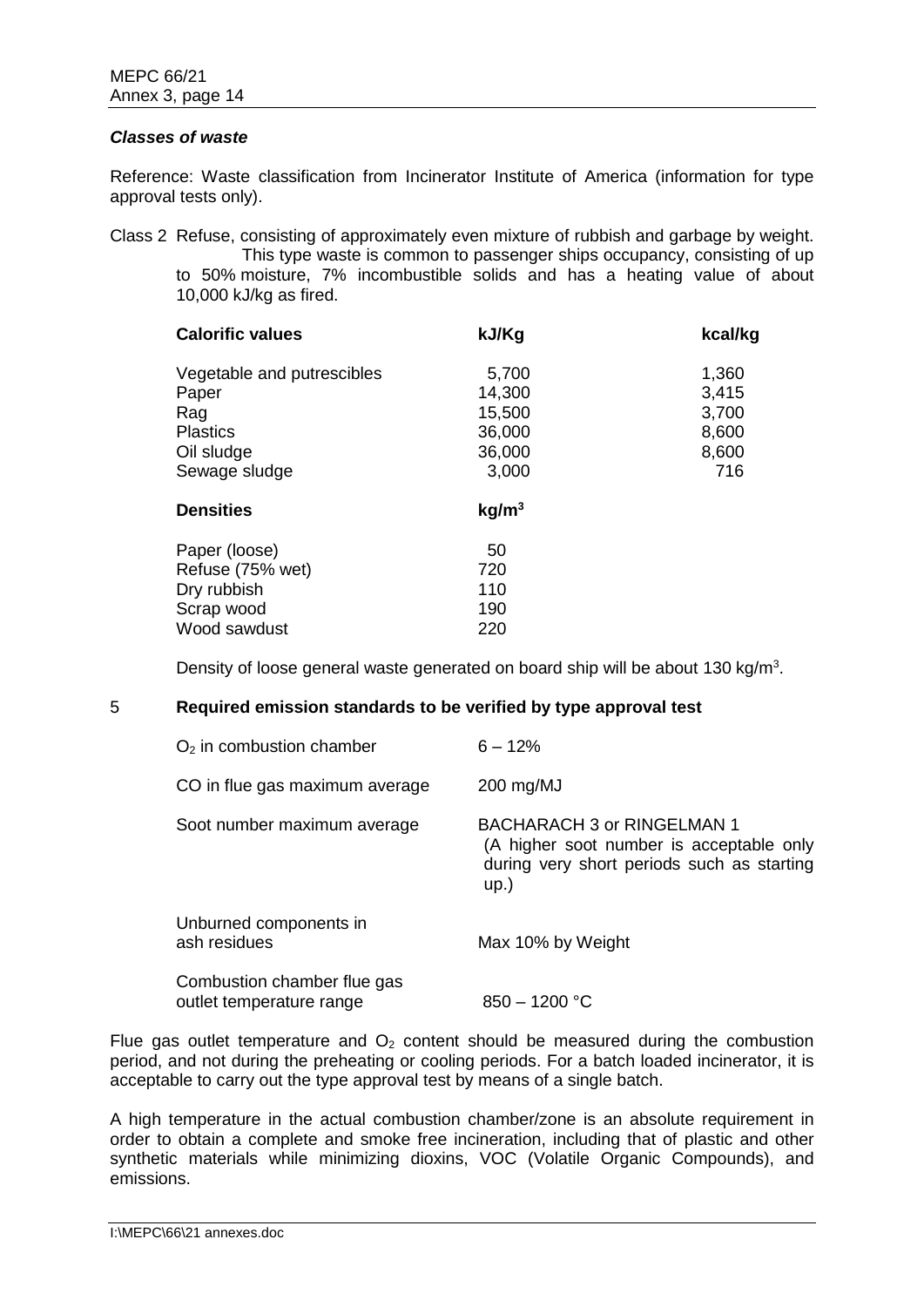# **6 Fuel related emission**

6.1 Even with good incineration technology the emission from an incinerator will depend on the type of material being incinerated. If for instance a vessel has bunkered a fuel with high sulphur content, then oil residue (sludge) from separators which is burned in the incinerator will lead to emission of  $SO_{X}$ . But again, the  $SO_{X}$  emission from the incinerator would only amount to less than one per cent of the  $SO<sub>x</sub>$  discharged with the exhaust from main and auxiliary engines.

6.2 Principal organic constituents (POC) cannot be measured on a continuous basis. Specifically, there are no instruments with provision for continuous time telemetry that measures POC, HCl, or waste destruction efficiency, to date. These measurements can only be made using grab sample approaches where the sample is returned to a laboratory for analysis. In the case of organic constituents (undestroyed wastes), the laboratory work requires considerable time to complete. Thus, continuous emission control can only be assured by secondary measurements.

# *6.3 Onboard operation/emission control*

6.3.1 For a shipboard incinerator with IMO type approval, emission control/monitoring should be limited to the following:

- .1 control/monitor  $O_2$  content in combustion chamber (spot checks only; an  $O_2$ content analyser is not required to be kept on board).
- .2 control/monitor temperature in combustion chamber flue gas outlet.

6.3.2 By continuous (auto) control of the incineration process, ensure that the abovementioned two parameters are kept within the prescribed limits. This mode of operation will ensure that particulates and ash residue contain only traces of organic constituents.

#### 7 **Passenger/cruise ships with incinerator installations having a total capacity of more than 1,500 kW**

- 7.1 On board this type of vessel, the following conditions will probably exist:
	- .1 Generation of huge amounts of burnable waste with a high content of plastic and synthetic materials.
	- .2 Incinerating plant with a high capacity operating continuously over long periods.
	- .3 This type of vessel will often be operating in very sensitive coastal areas.

7.2 In view of the fuel related emission from a plant with such a high capacity, installation of a flue gas sea water scrubber should be considered. This installation can perform an efficient after-cleaning of the flue gases, thus minimizing the content of:

HCl  $SO<sub>x</sub>$ particulate matter.

\* \* \*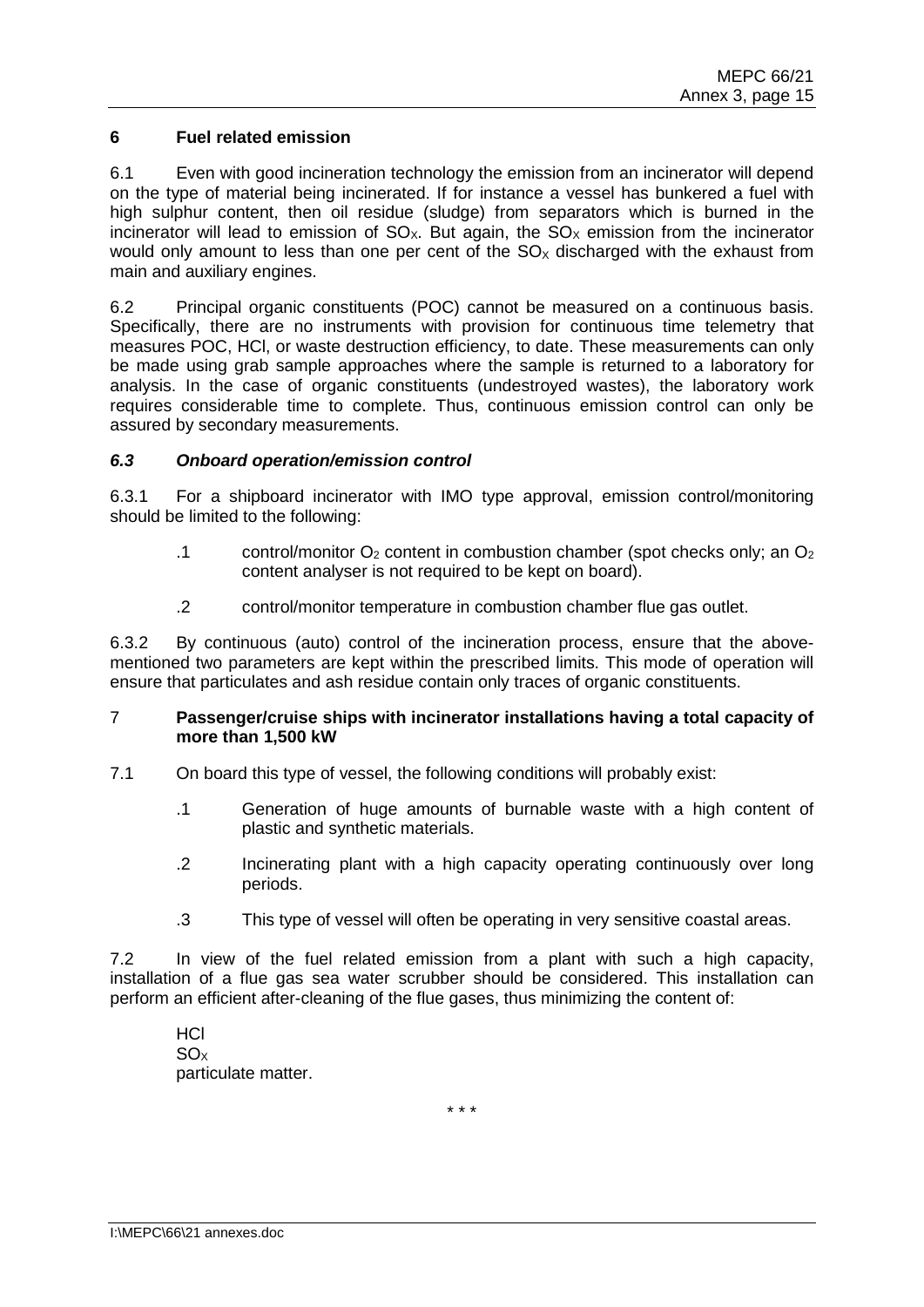# **FIRE PROTECTION REQUIREMENTS FOR INCINERATORS AND WASTE STOWAGE SPACES**

For the purpose of construction, arrangement and insulation, incinerator spaces and waste stowage spaces should be treated as category A machinery spaces (SOLAS II-2/3.31) and service spaces (SOLAS II-2/3.45), respectively. To minimize the fire hazards these spaces represent, the following SOLAS requirements in chapter II-2 should be applied:

- 1 For passenger ships carrying more than 36 passengers:
	- .1 regulation 9.2.2.3.2.2(12) should apply to incinerator and combined incinerator/waste storage spaces, and the flue uptakes from such spaces; and
	- .2 regulation 9.2.2.3.2.2(13) should apply to waste storage spaces and garbage chutes connected thereto.
- 2 For all other ships including passenger ships carrying not more than 36 passengers:
	- .1 regulation 9.2.3.3.2.2(6) should apply to incinerator and combined incinerator/waste spaces, and the flue uptakes from such spaces; and
	- .2 regulation 9.2.3.3.2.2(9) should apply to waste storage spaces and garbage chutes connected thereto.

Incinerators and waste stowage spaces located on weather decks (SOLAS II-2/3.50) need not meet the above requirements but should be located:

- .1 as far aft on the vessel as possible;
- .2 not less than 3 m from entrances, air inlets and openings to accommodations, service spaces and control stations;
- .3 not less than 5 m measured horizontally from the nearest hazardous area, or vent outlet from a hazardous area; and
- .4 not less than 2 m should separate the incinerator and the waste material storage area, unless physically separated by a structural fire barrier;

4 A fixed fire detection and fire-extinguishing system should be installed in enclosed spaces containing incinerators, in combined incinerator/waste storage spaces, and in any waste storage space in accordance with the following table: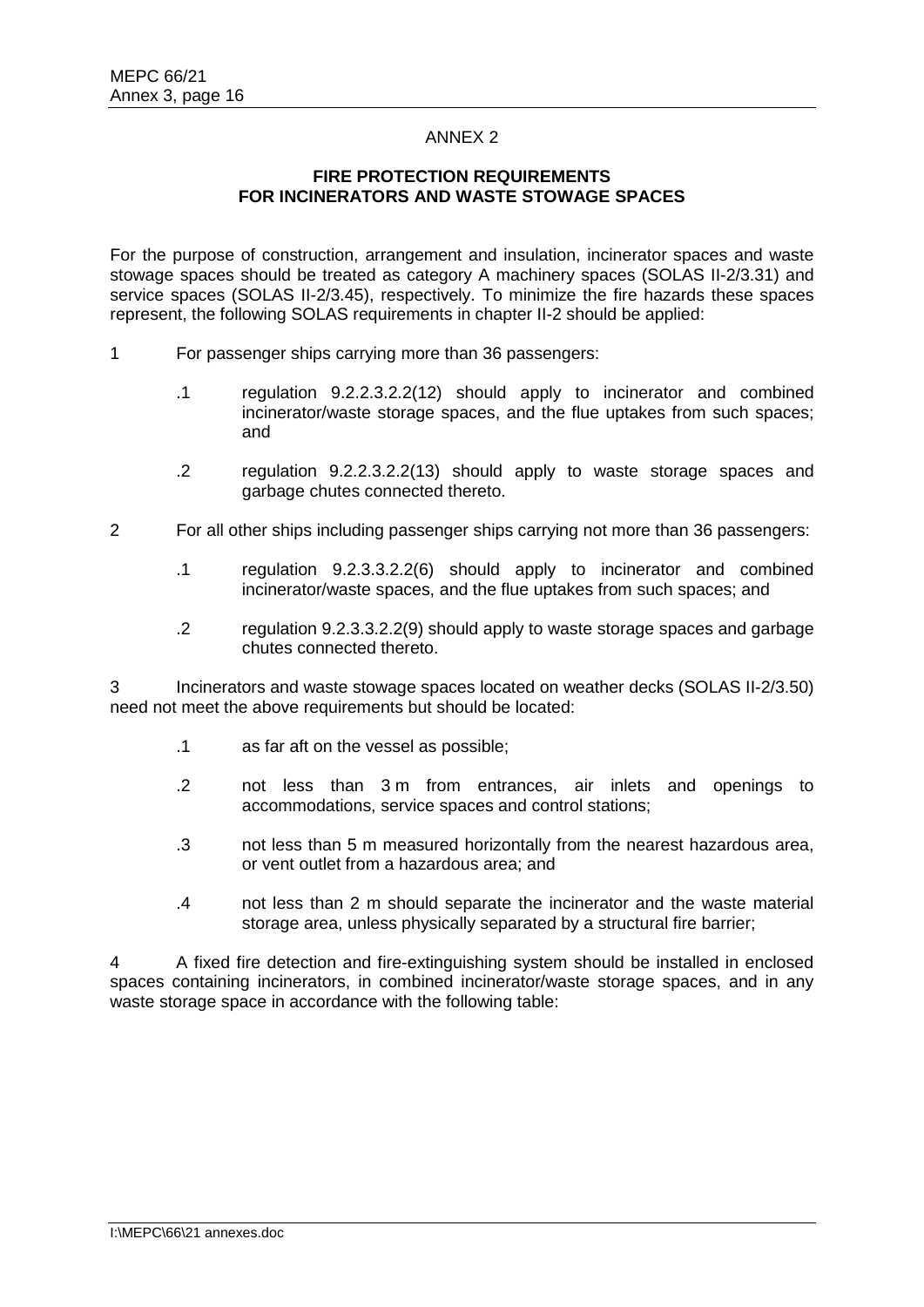|                                                    | Automatic<br>sprinkler system | Fixed fire-<br>extinguishing<br>system | <b>Fixed fire</b><br>detection system |
|----------------------------------------------------|-------------------------------|----------------------------------------|---------------------------------------|
| Combined incinerator<br>and waste storage<br>space | х                             |                                        |                                       |
| Incinerator space                                  |                               | х                                      | Х                                     |
| Waste storage space                                |                               |                                        |                                       |

5 Where an incinerator or waste storage space is located on weather decks it should be accessible with two means of fire extinguishment; either fire hoses, semi-portable fire extinguishers, fire monitors or combination of any two of these extinguishing devices. A fixed fire-extinguishing system is acceptable as one means of extinguishment.

6 Flue uptake piping/ducting should be led independently to an appropriate terminus via a continuous funnel or trunk.

\* \* \*

#### ANNEX 3

# **INCINERATORS INTEGRATED WITH HEAT RECOVERY UNITS**

1 The flue gas system, for incinerators where the flue gas is led through a heat recovery device, should be designed so that the incinerator can continue operation with the economizer coils dry. This may be accomplished with bypass dampers if needed.

2 The incinerator unit should be equipped with a visual and an audible alarm in case of loss of feed-water.

3 The gas-side of the heat recovery device should have equipment for proper cleaning. Sufficient access should be provided for adequate inspection of external heating surfaces.

\* \* \*

#### ANNEX 4

# **FLUE GAS TEMPERATURE**

When deciding upon the type of incinerator, consideration should be given as to what the flue gas temperature will be. The flue gas temperature can be a determining factor in the selection of materials for fabricating the stack. Special high temperature material may be required for use in fabricating the stack when the flue gas temperatures exceed 430°C.

\* \* \*